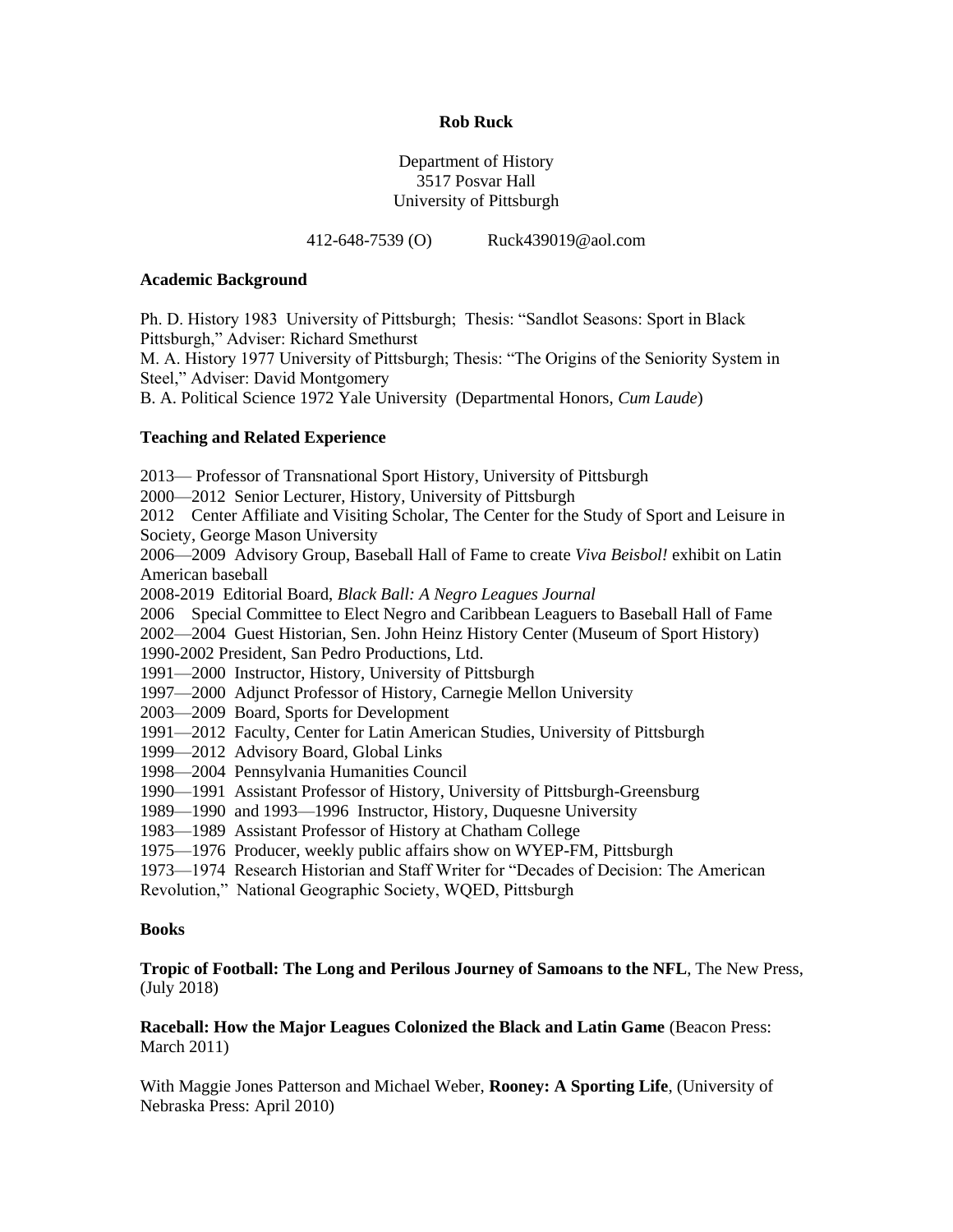**The Tropic of Baseball: Baseball in the Dominican Republic**, (Westport: Meckler, 1991); (New York: Carroll & Graf, 1993); (With Afterword, University of Nebraska Press: 1999)

**Sandlot Seasons: Sport in Black Pittsburgh**, (Champaign: University of Illinois Press, 1987), (With new preface, 1993)

With Steve Nelson and James R. Barrett, **Steve Nelson: American Radical**, (Pittsburgh: University of Pittsburgh Press, 1981 & 1992)

## **Documentaries**

**Roberto Clemente**, Bernardo Ruiz/Director, (Released on PBS, April 2008) Advisor/participant.

**The Republic of Baseball: Dominican Giants of the American Game**, Producer, Writer; (Released on PBS, 2006-2007; featured presentation at the San Diego International Latino Film Festival, the New York International Latino Film Festival, the Boston International Latino Film Festival, The Santo Domingo Global Film Festival).

**One Shot: The Life and Times of Teenie Harris,** Project Historian, (Premiere, November 9, 2001)

**Kings on the Hill: Baseball's Forgotten Men**, (Project Director, Producer, & Writer); a 57 minute documentary about the Negro Leagues and the role of sport in the black community (released: May 1993) Broadcast NBC, July 25, 1995, WQED, 1993 — 1995, PBS affiliates & US Armed Forces Television, 1997-2001

**Glory Days: The Industrial Baseball League of Cambria County**, Writer & Historian, Portage Historical Society (1998)

## **Awards**

PEN-ESPN Literary Sportswriting Award (Long List), **Tropic of Football: The Long and Perilous Journey of Samoans to the NFL**, The New Press, (July 2018)

PEN-ESPN Literary Sportswriting Award (runner-up), **Raceball: How the Major Leagues Colonized the Black and Latin Game**, 2012

"African-American Historian of Pittsburgh," CMU's Center for African American Urban Studies and the Economy, September 10, 2010

# **Kings on the Hill: Baseball's Forgotten Men**

--Emmy, Mid-Atlantic Region of the Academy of Television Arts and Sciences for Outstanding Cultural Programming, 1994 --Gold Apple, National Educational Film & Video Festival, 1994 --Certificate of Merit, San Francisco International Film Festival, 1994 --Certificate of Merit, International Communication Film & Video Festival, 1993

SABR's Robert Peterson Recognition Award, 1998

Golden Quills, 1993 & 1997 (The Press Club of Western Pennsylvania)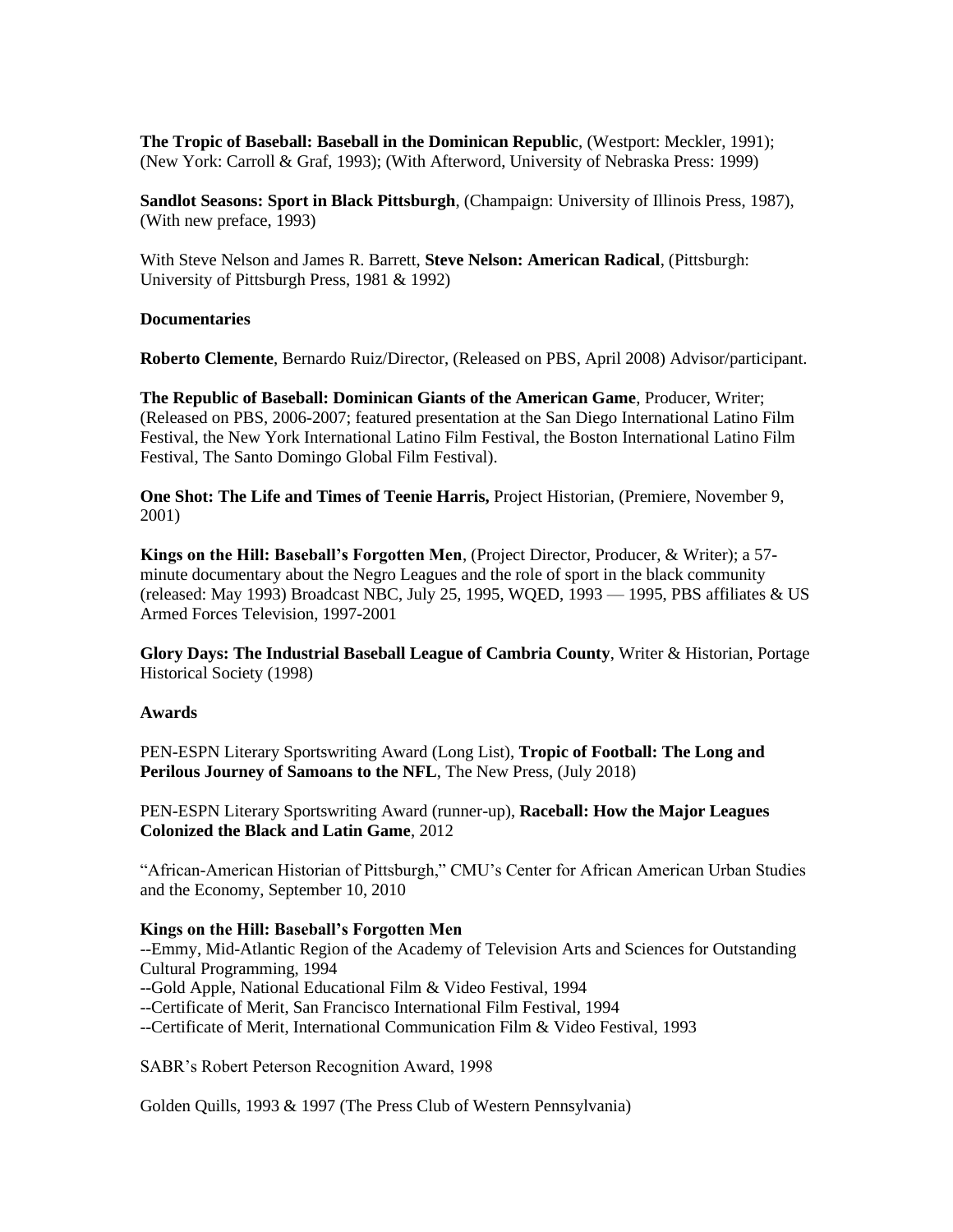La Roche College Presidential Medal for Contributions to the Cultural and Social History of Pittsburgh, April 1993

# MacMillan-SABR Award (1991) for **The Tropic of Baseball: Baseball in the Dominican Republic**

Black Image Achievement Award Triedstone Baptist Church, Aliquippa, 1989

#### **Selected Grants**

Provost's Grant (\$10,000) for *Mal Goode: The Mouth Almighty*, (a work-in-progress biography of the first African American to become a national network television correspondent, co-authored with Liann Tsoukas (2016)

Global Studies Center Faculty Grant (\$3,750) for "*Fa'a Samoa:* Football on American Samoa and Among the Samoan Diaspora" February 2012

Hewlett International Small Grant (\$1,965) for "*Fa'a Samoa:* Football on American Samoa and Among the Samoan Diaspora," University Center for International Studies, University of Pittsburgh, October 2011

World History Center Faculty Grant (\$2,000) for "Football on American Samoa and Among the Diaspora: *Fa'a Samoa* or NFL Hegemony? April 2011

Hewlett International Small Grant (\$1,826) for "The Diamond Empire: Major League Baseball's Takeover in the Caribbean and Black America," University Center for International Studies, University of Pittsburgh, 2010

Hewlett International Small Grant (\$1,750) for "*Los Cocolos* de San Pedro de Macoris," University Center for International Studies, University of Pittsburgh, Spring 2008

Central Research Development Fund (\$3,315) for "Art Rooney and the Pittsburgh Steelers," University of Pittsburgh, 2003

Hewlett International Small Grant (\$1,673) for "Republic of Baseball," University Center for International Studies, University of Pittsburgh, 2001

Heinz Endowments and other foundations (\$50,000) for **Pittsburgh: A City and Its People,** with Edward K. Muller (work-in-progress) 1998-1999

National Endowment for the Arts/AFI Mid-Atlantic Region Media Arts Fellowship (\$2,000) for "The Tropic of Baseball: A Documentary," 1994

National Endowment for the Arts/AFI Mid-Atlantic Region Media Arts Fellowship (\$2,000) for "Kings on the Hill: Baseball's Forgotten Men," 1991

Grants totaling over \$200,000 for the making and distribution of **Kings on the Hill: Baseball's Forgotten Men** including: Pennsylvania Humanities Council (June 1990 and June 1992); Media Division, Pennsylvania Council on the Arts (July 1990 and June 1992); Challenge Grants from The Pittsburgh and Heinz Foundations (June 1990 and June 1992); the Westinghouse Foundation,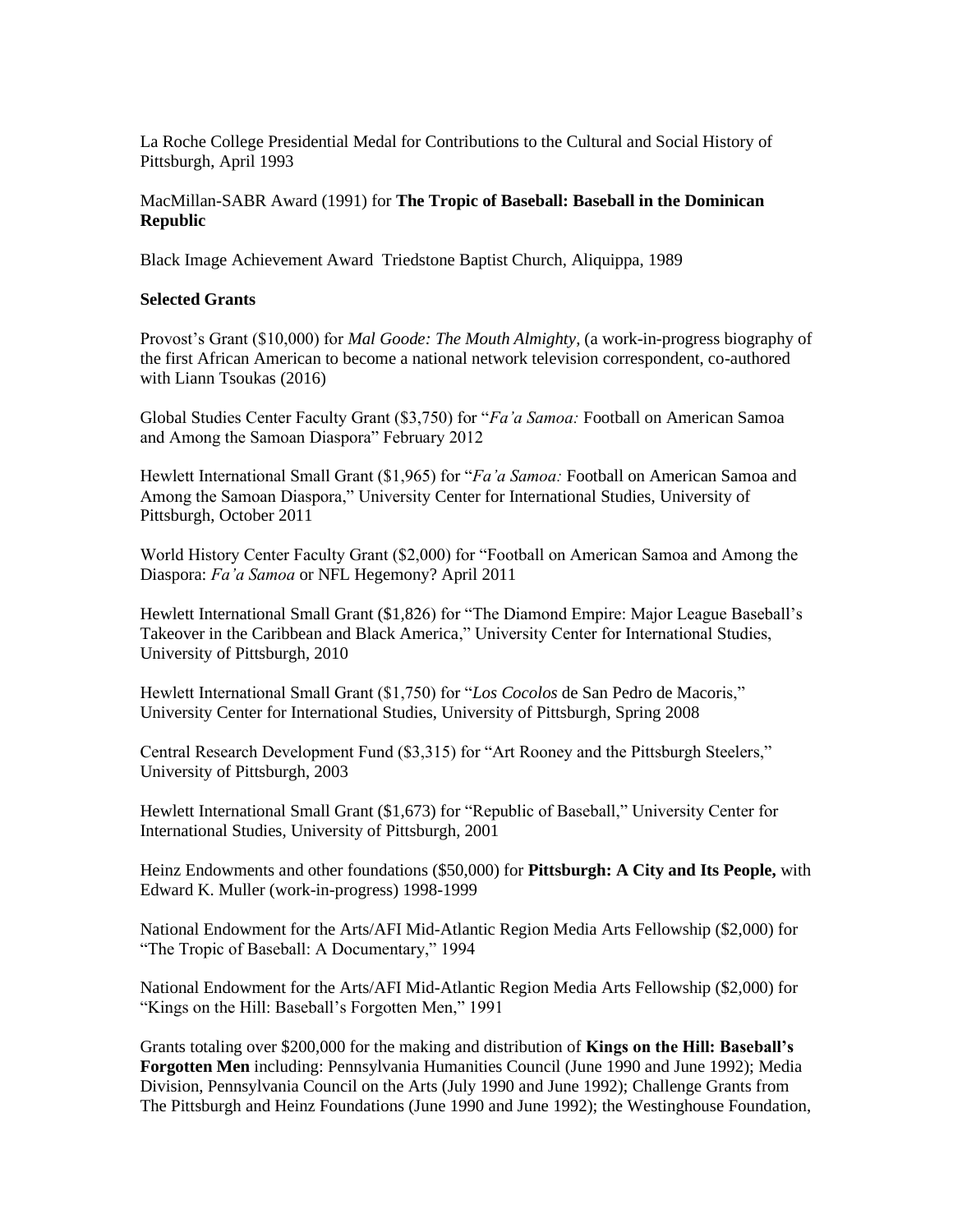The Giant Eagle Foundation, The Maurice Falk Medical Fund, The Hunt Foundation, The Laurel Foundation, The Eberly Foundation, BridgeBuilders, Duquesne Light Company, and Major League Baseball

Advanced Research Grant from the Latin American and Caribbean Division of the Social Science Research Council (\$12,650), "A Social History of Baseball in the Caribbean: The Dominican Republic," September 1987 — September 1988

Summer Stipend from the National Endowment for the Humanities, (\$1,500) "A Social History of Baseball in the Caribbean: The Dominican Republic," June 1987 — September 1987

Co-Director (with David Montgomery) Research Division Grant from the National Endowment for the Humanities (\$16,708) "More Than A Minstrel Show: Baseball in the Black Community," May 1980 — April 1981

Project Co-Director with James Barrett, National Endowment for the Humanities Youthgrant, \$3,410) "The Nelson Project," May 1978 — April 1979

## **Selected Publications**

"The Tropic of Baseball: Dominican Talent and the MLB," *Australian Outlook*, February 27, 2020;**[http://www.internationalaffairs.org.au/australianoutlook/the-tropic-of-baseball](http://www.internationalaffairs.org.au/australianoutlook/the-tropic-of-baseball-dominican-talent-and-the-mlb/)[dominican-talent-and-the-mlb/](http://www.internationalaffairs.org.au/australianoutlook/the-tropic-of-baseball-dominican-talent-and-the-mlb/)**

"On the 100th anniversary of the Negro Leagues, a look back at what was lost," *The Conversation*, February 13, 2020; [https://theconversation.com/on-the-100th-anniversary-of-the](https://theconversation.com/on-the-100th-anniversary-of-the-negro-leagues-a-look-back-at-what-was-lost-129678)[negro-leagues-a-look-back-at-what-was-lost-129678](https://theconversation.com/on-the-100th-anniversary-of-the-negro-leagues-a-look-back-at-what-was-lost-129678)

"I traveled to American Samoa 5 times to study the secret to its football success," *The Conversation*, August 8, 2019; [https://theconversation.com/i-traveled-to-american-samoa-5](https://theconversation.com/i-traveled-to-american-samoa-5-times-to-study-the-secret-to-its-football-success-118680) [times-to-study-the-secret-to-its-football-success-118680](https://theconversation.com/i-traveled-to-american-samoa-5-times-to-study-the-secret-to-its-football-success-118680)

"The promise and peril of the Dominican baseball pipeline," *The Conversation*, March 25, 2019; **[https://theconversation.com/the-promise-and-peril-of-the-dominican-baseball-pipeline-](https://theconversation.com/the-promise-and-peril-of-the-dominican-baseball-pipeline-113242)[113242](https://theconversation.com/the-promise-and-peril-of-the-dominican-baseball-pipeline-113242)**

"The Samoan Way of Football," *Wall Street Journal*, July 20, 2018 <https://www.wsj.com/articles/the-samoan-way-of-football-1532094948> (behind a firewall)

"The Roots of Samoans' Rise to Football Greatness," *[Zócalo Public Square](https://www.zocalopublicsquare.org/tag/samoan/)* August 8, 2018 (subsequently carried by other publications including the *Smithsonian Magazine*: https://www.smithsonianmag.com/history/why-samoans-are-so-overrepresented-nfl-180969935/

["NFL should help American Samoa improve football programs,"](/Users/robruck/Dropbox/%0d“NFL%20should%20help%20American%20Samoa%20improve%20football%20programs,”%20Honolulu%20Star-Advertiser,%20October%209,%202018%20https:/www.staradvertiser.com/.../column-nfl-should-help-american-samoa-improve-f...%0d) *Honolulu Star-Advertiser*, [October 9, 2018.](/Users/robruck/Dropbox/%0d“NFL%20should%20help%20American%20Samoa%20improve%20football%20programs,”%20Honolulu%20Star-Advertiser,%20October%209,%202018%20https:/www.staradvertiser.com/.../column-nfl-should-help-american-samoa-improve-f...%0d)

"The East West Classic: Black America's Baseball Fiesta," **Separate Games: African American Sport behind the Walls of Segregation**, Eds. David K. Wiggins and Ryan A. Swanson, The University of Arkansas Press, 2017. (Winner of the North American Society for Sport History best edited volume).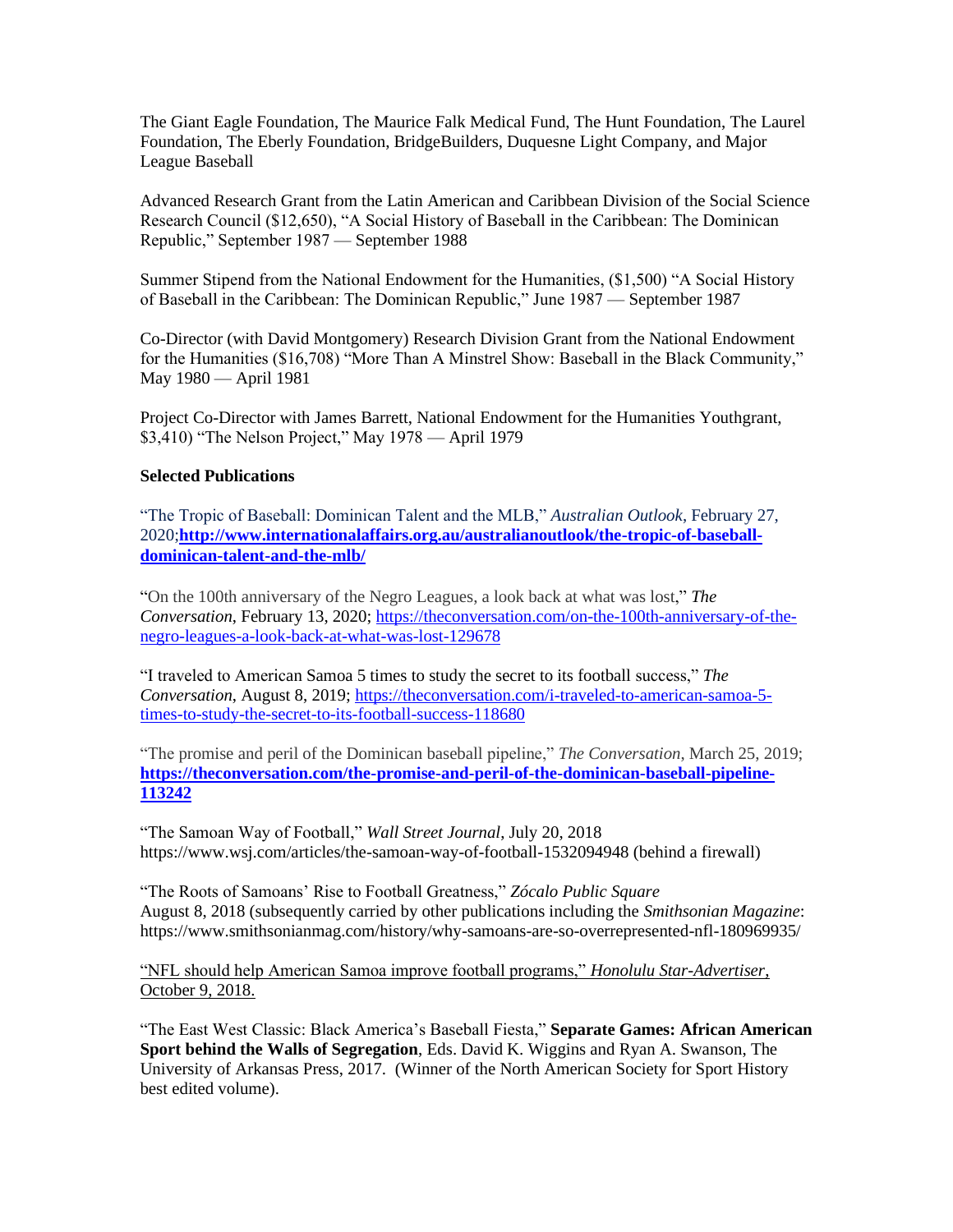"Baseball's Global Diffusion," eds. Robert Edelman and Wayne Wilson, **Oxford Handbook of Sports History**, 2017.

"Race & Ethnicity in American Sport," John Nauright and David Wiggins, eds., **Routledge Handbook of Race and Ethnicity in Sport**, 2017

"Cold War Baseball in the Caribbean," Robert Edelman and Christopher Young, eds., **The Global History of Sport in the Cold War**, Stanford University Press (forthcoming).

"Football's Bittersweet Polynesian Moment," Salon.com. [http://www.salon.com/2016/02/05/footballs\\_polynesian\\_moment\\_samoas\\_athletic\\_outliers\\_are\\_p](http://www.salon.com/2016/02/05/footballs_polynesian_moment_samoas_athletic_outliers_are_paying_a_steep_price_for_their_commitment_to_the_game/) aying a steep price for their commitment to the game/

"Roberto Clemente: Transcending Nation," in **Chasing Dreams: Baseball and Becoming American (National Museum of American Jewish History***:* 2014 in press).

"Response to the State of the Field of Sport History," *Journal of American History*, 2014 in press).

"Caribbean Baseball: At a Crossroads," *ReVista, the Harvard Review of Latin America*, Spring 2012.

"Baseball's Recruitment Abuses," *Americas Quarterly*, Summer 2011, pp. 96-102.

Co-authored with Maggie Patterson, "When Labor Peace Meant Prosperity for All," *New York Times*, September 11, 2011.

"Where Have All the African-American Baseball Players Gone," *Salon.com*, March 5, 2011.

"From Sandlots to the Super Bowl," for the *Pittsburgh Post-Gazette* and the *Milwaukee Journal Sentinel*, February 6, 2011.

Chapters 8 & 9, "Recovery and Demise," and "Crossing the Color Line," in **Shades of Glory: The Negro Leagues and the Story of African American Baseball,** (ed. Lawrence Hogan, National Geographic, Washington, D. C.: 2006).

With Alex Ruck, "The Negro Leagues and the Contradictions of Social Darwinism," in Eric Bronson, ed., **Baseball and Philosophy: Thinking Outside the Batter's Box**, (Open Court, New York: 2004).

"Sport and Black Pittsburgh, 1900—1930," in Patrick B. Miller and David K. Wiggins, Eds, **Sport and the Color Line: Black Athletes and Race Relations in Twentieth Century America** (Routledge, New York: 2004)

"Art Rooney and the Pittsburgh Steelers," and "Harold Tinker" chapters in **Pittsburgh Sports: Stories of the Steel City**, (University of Pittsburgh Press, Pittsburgh: 2000)

"Baseball and Community" From Pittsburgh's Hill to San Pedro's Canefields," *NINE*, Summer 1998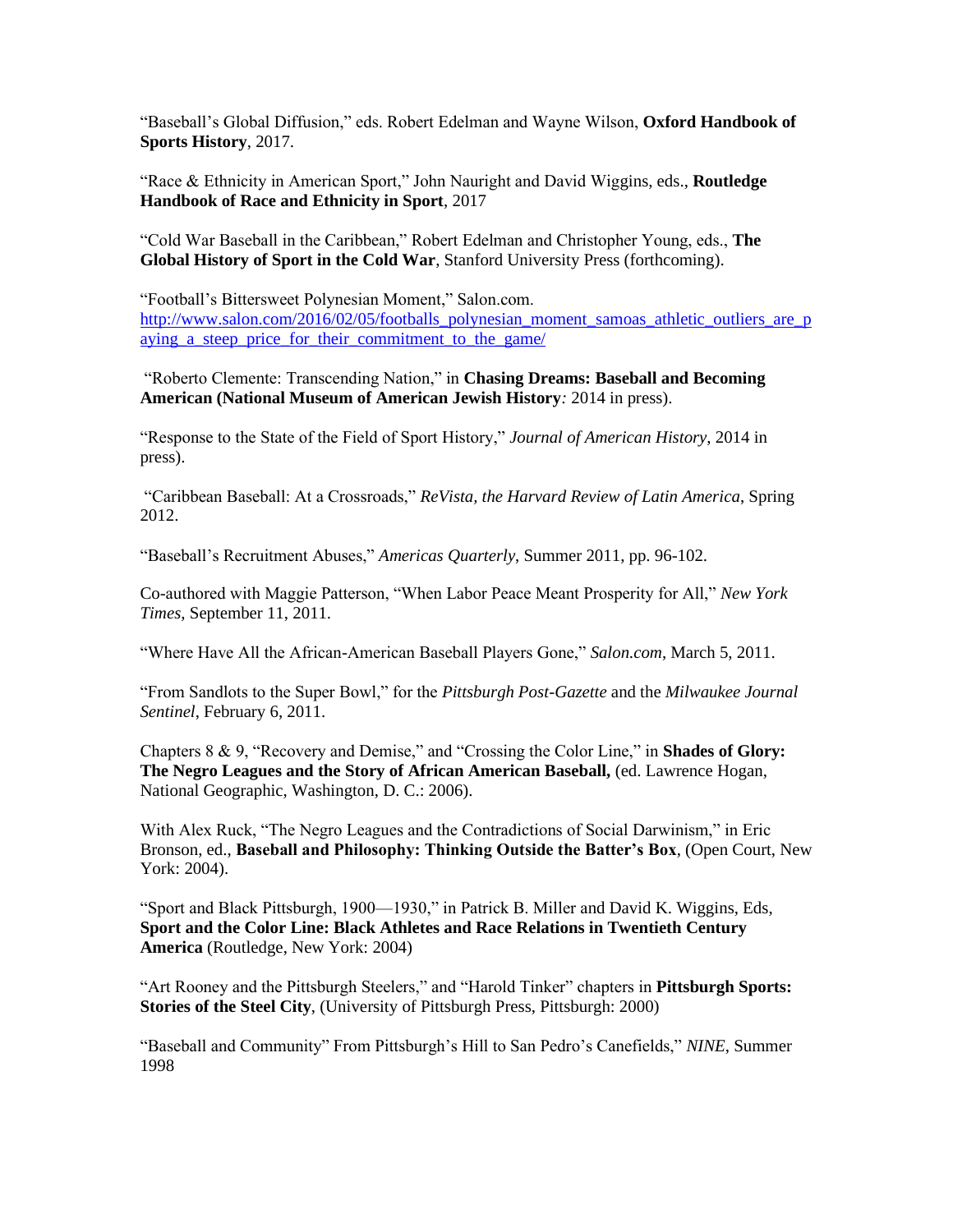"Democracy in Our Backyard: The Presidential Election in the Dominican Republic," *Pittsburgh Post-Gazette*, June 30, 1996

"Unequal Opportunity: Black Pittsburgh," *Pittsburgh*, September 1995

"Three Kings Day in Consuelo: Cricket, Baseball, and the *Cocolos* in San Pedro de Macoris," *Studies in Latin American Popular Culture*, pp. 129-42, (Vol. 13, 1994)

"Remembering Roberto: Clemente and His Legacy," *Pittsburgh*, December 1992

"Japanese Turning Dominican *Beisbol* into *Besuboru*," July 21, 1992 *The Washington Post*

"Juan Marichal: Baseball in the Dominican Republic," *Baseball History 3: An Annual of Original Baseball Research*, ed. Peter Levine (Westport: Meckler, 1990) pp. 49-70

"A Celebration of Sport: Baseball, Race, and Community in San Pedro de Macoris," *Urban Resources*, Vol. 5, No. 3, Spring 1989, pp. 9-14

"Baseball in the Caribbean," **Total Baseball** ed. John Thorn (New York: Warner Communications, 1989, updates, 1991, 1993, 1995, 1997, 1999)

"*La Flor y Nata del Atletismo Hemisferico*: Los Juegos Panamericanos," *Americas*, July — August 1987)

"*El Beisbol en El Caribe*," *Americas*, September-October 1986

#### **Selected Papers and Presentations**

A Symposium on **The Tropic of Football: The Long and Perilous Journey of Samoans to the NFL**, with Theodora Polamalu, Penny Semaia, Rich Scaglion, Marcus Rediker, and Rob Ruck, hosted by the Department of History, University of Pittsburgh, September 20, 2019.

"The Republic of Play in Pittsburgh and American Samoa," Inaugural Nathaniel Winschel Memorial Lecture, The Winchester Thurston School, Pittsburgh, April 15, 2019.

"High School Football Micro-cultures of Excellence: A Tale of Three Schools," as part of the "Race, Ethnicity, and Sport in the Age of Global Capital" Session, May 28, 2019, North American Society for Sport History, Winnipeg, Canada.

Moderator, "Memory, Sport, and Public History" session, May 28, 2019, North American Society for Sport History, Winnipeg, Canada.

"Baseball Americana: Inside Baseball Panel," The Library of Congress, July 13, 2018.

Book Launch Lecture, **Tropic of Football** at Pittsburgh Arts & Lectures, Carnegie Library, July 26, 2018.

`Iolani School presentations, October 11, 2018, Honolulu, HI. (This and the following presentations all dealt with **Tropic of Football** and related questions.) Faga`itua High School, Tutuila, American Samoa, October 12, 2018.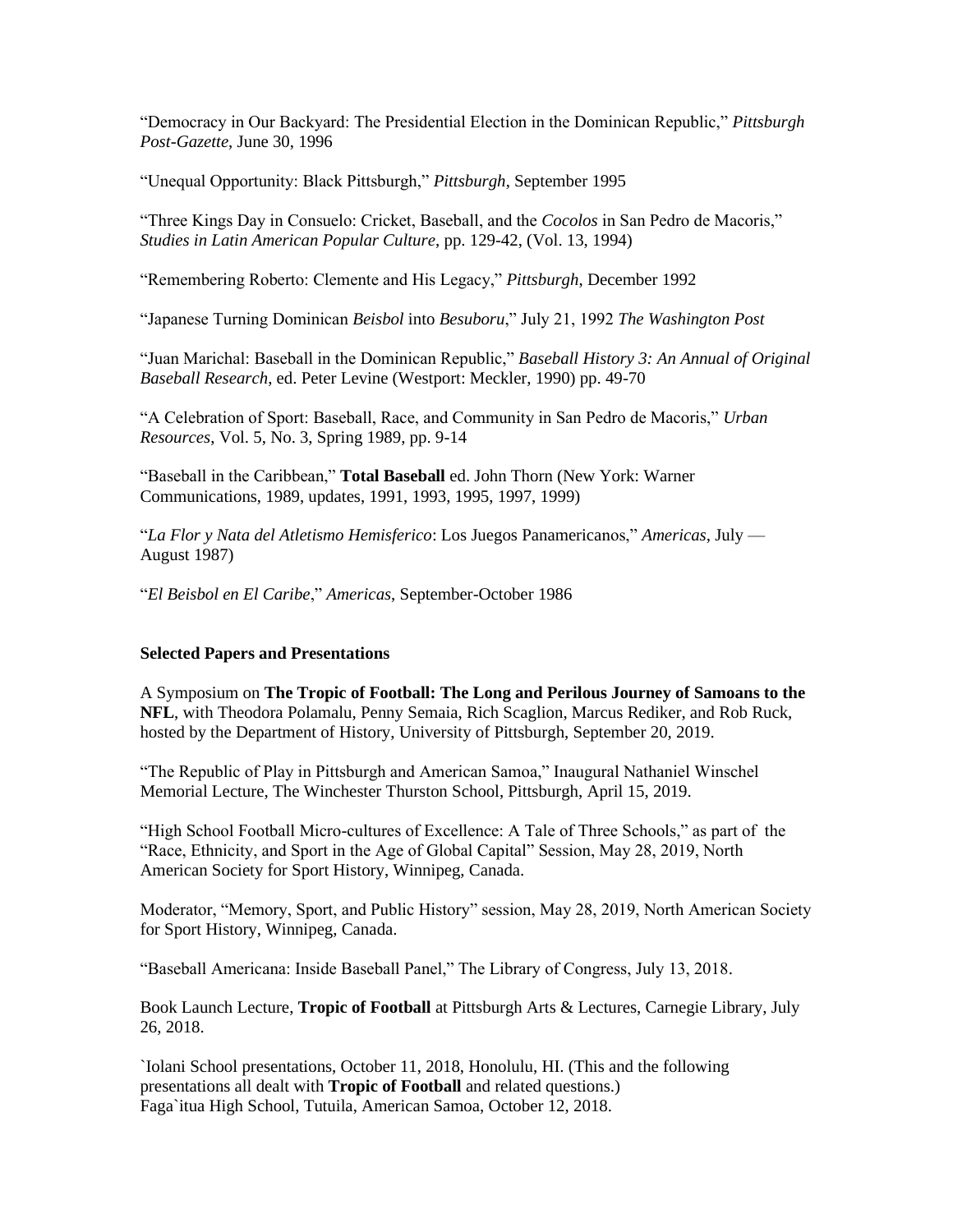Samoana High School, Tutuila, American Samoa, October 15, 2019. Feleti Barstow Library, Tutuila, American Samoa, October 15, 2019. Presentation at the University of Hawai`i Manoa sponsored by the History Department, October 17, 2019. Presentation to the football team and staff, University of Hawai`i, October 17 2019.

Presentation at Brigham Young University Hawai`i, La`ie, October 18, 2019.

"Distinguished Visiting Scholar: Presentation at the University of Hawai`i West O`ahu

"The Tropic of Football and the Republic of Play," the John R. Betts Honors Address, North American Society for the Study of History Convention, California State University Fullerton, May 27, 2017.

"That's Not What We Do Here! Censorship and (In)valid Academic Interests," Center for the Humanities, Temple University Graduate Fellows Conference, March 29, 2017.

"Raceball: How the Major Leagues Colonized the Black and Latin Game,"  $21<sup>st</sup>$  Annual Arturo A. Schomburg Symposium, "Sports and Blackness: Inclusion?" *Taller Puertorriqueno*, February 25, 2017.

"Baseball, Race, and the Caribbean Basin," Centre for Latin American and Caribbean Studies, Newcastle University, October 20, 2016.

"American Football and Fa'a Samoa," History Department, Newcastle University, October 19, 2016, Research Seminar, October 20, 2016.

"Cold War Baseball in the Caribbean," at "The Global History of Sport in the Cold War" conference, October 23-24, 2016**,** New York University.

Speaker at screening of *In Football We Trust*, University of Pittsburgh, Department of Anthropology, March 23, 2016.

Speaker for the Smithsonian premiere of *The Hammer of Hank Aaron*, a Black History Month Celebration sponsored by Comcast Pittsburgh, Major League Baseball, and the Senator John Heinz History Center, February 29, 2016.

Speaker at screening of "*Kings on the Hill: Baseball's Forgotten Men*," Mt. Lebanon Public Library, February 25, 2016.

Wrap-up Commentator, "Perspectives on African Americans in Pittsburgh, 20 Years Later," CAUSE, CMU, February 5-6, 2016.

Keynote Address at the Presidential Luncheon, North American Society for Sport Marketing, Pittsburgh, May 30, 2014.

"Raceball: How the Major Leagues Colonized the Black and Latin Game," 2014 Library of Congress Teaching with Primary Sources, Eastern Region Conference, Pittsburgh, June 17, 2014.

"Rooney: A Sporting Life," Cumberland Woods Village, September 23, 2014.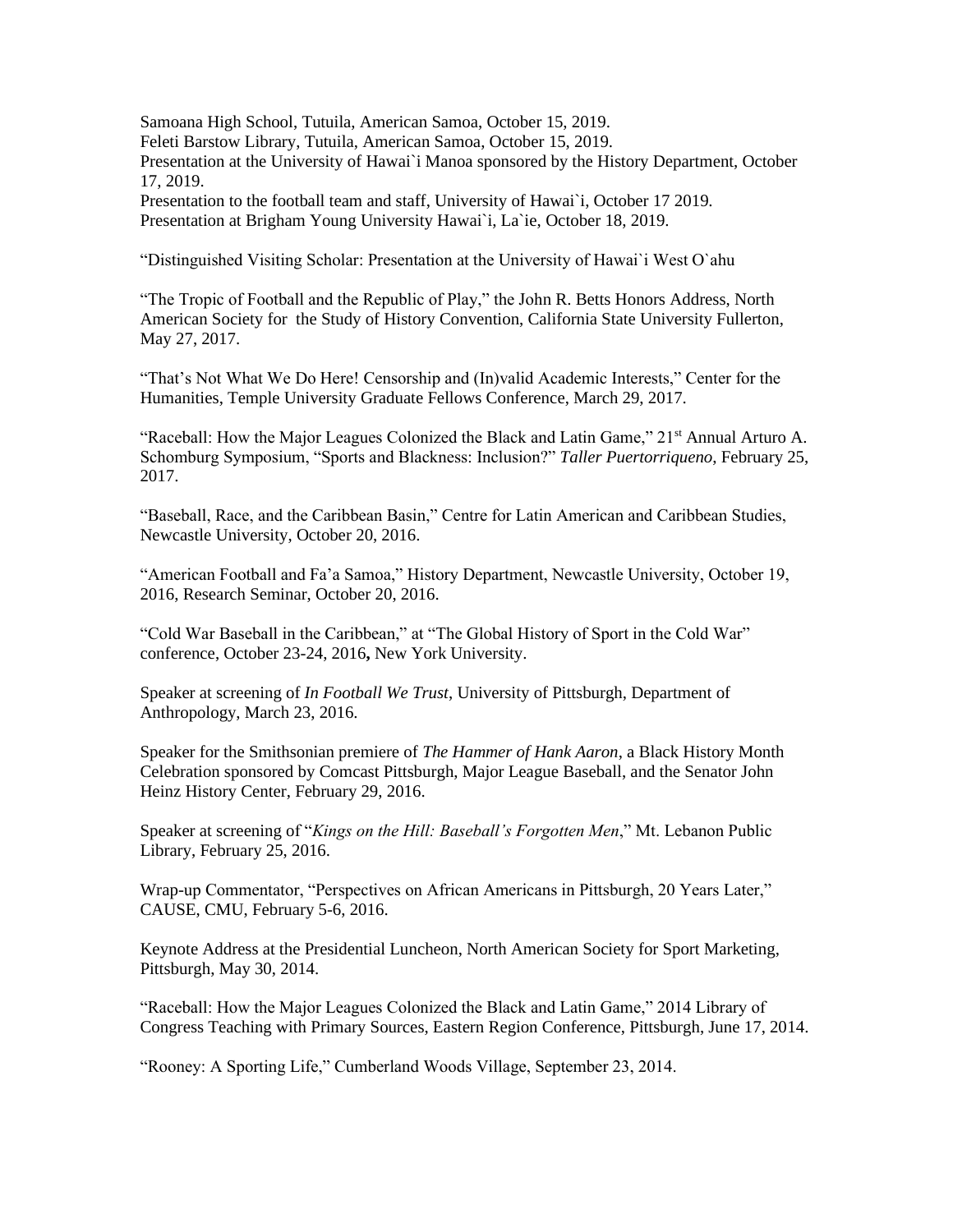"The Tropic of Football: *Fa'a Samoa* and the American Game," Pacific Studies Forum, University of Hawai'i-Manoa, Honolulu, HI., November 14, 2014.

"Raceball," as part of the DESIRE (Diversity Education Scholars Involved In Reaching  $\&$ Educating) Series at Otterbein University, February 16, 2015.

"Dominican Baseball at the Crossroads," at "Labor, Entertainment, & Sports: An Intersectional and Interdiscipllinary Inquiry," The UCLA Institute for Research on Labor and Employment, April 17 & 18, 2015.

"Sport, Race, and Pittsburgh," Black History Month, PNC, February 22, 2012, Pittsburgh.

"Raceball: How the Major Leagues Colonized the Black and Latin Game," Perlman Roundtable on January 13, 2012, University of Pittsburgh.

Roundtable: Historical Perspectives on Sport and the Global South Plenary, with Alan Cobley, University of the West Indies Cave Hill, Steven Pope, George Mason University, Rob Ruck University of Pittsburgh; November 16, 2011 at "Sport and Global South: Linking Theory and Practice," Academy of International Sport, George Mason University.

"*Fa'a Samoa:* Football on American Samoa and Among the Samoan Diaspora," November 16, 2011 at "Sport and Global South: Linking Theory and Practice," Academy of International Sport, George Mason University.

"Raceball: How the Major Leagues Colonized the Black and Latin Game," Bucknell University, November 10, 2012.

"Race and Baseball," Enoch Pratt Free Memorial Library, Baltimore, November 6, 2011.

**Raceball** Symposium, University of Pittsburgh, September 15, 2011 (Reid Andrews, Sean Gibson, Lara Putnam, Laurent DuBois commented on the book. I responded to their comments.

Seminars and lectures about "Baseball, Race, and the Caribbean," February 21-25, 2011 in Nicaragua at the invitation of the U. S. Embassy, including "Afroamericanos, Latinos Y el Béisbol de las Grandes Ligas Más Allá de la Frontera: Deporte, Raza Y Ethnicidad, Instituto Nicaragüense de Cultura Hispanica, Fundacion Salón de la Fama del Deporte Nicaragüense.

"Redeeming the Latin Game," and a "Conversation with Pedro Martínez: Baseball's Impact on Development and Social Change in the Americas," at the Inter-American Development Bank in Washington, D. C. on March 25, 2011.

"Gift or Curse: Dominican Talent and Major League Baseball," at the National Dominican Student Conference at Yale University, New Haven, April 9, 2011.

Remarks at a screening of "*The Republic of Baseball: Dominican Giants of the American Game*," hosted by FUNGLODE (*La Fundacíon Global Democracia y Desarrollo*) and a post-screening discussion at the School of the Visual Arts in New York City on April 16, 2011.

**Raceball: How the Major Leagues Colonized the Black and Latin Game** at the Negro Leagues Museum in Kansas City on April 23, 2011.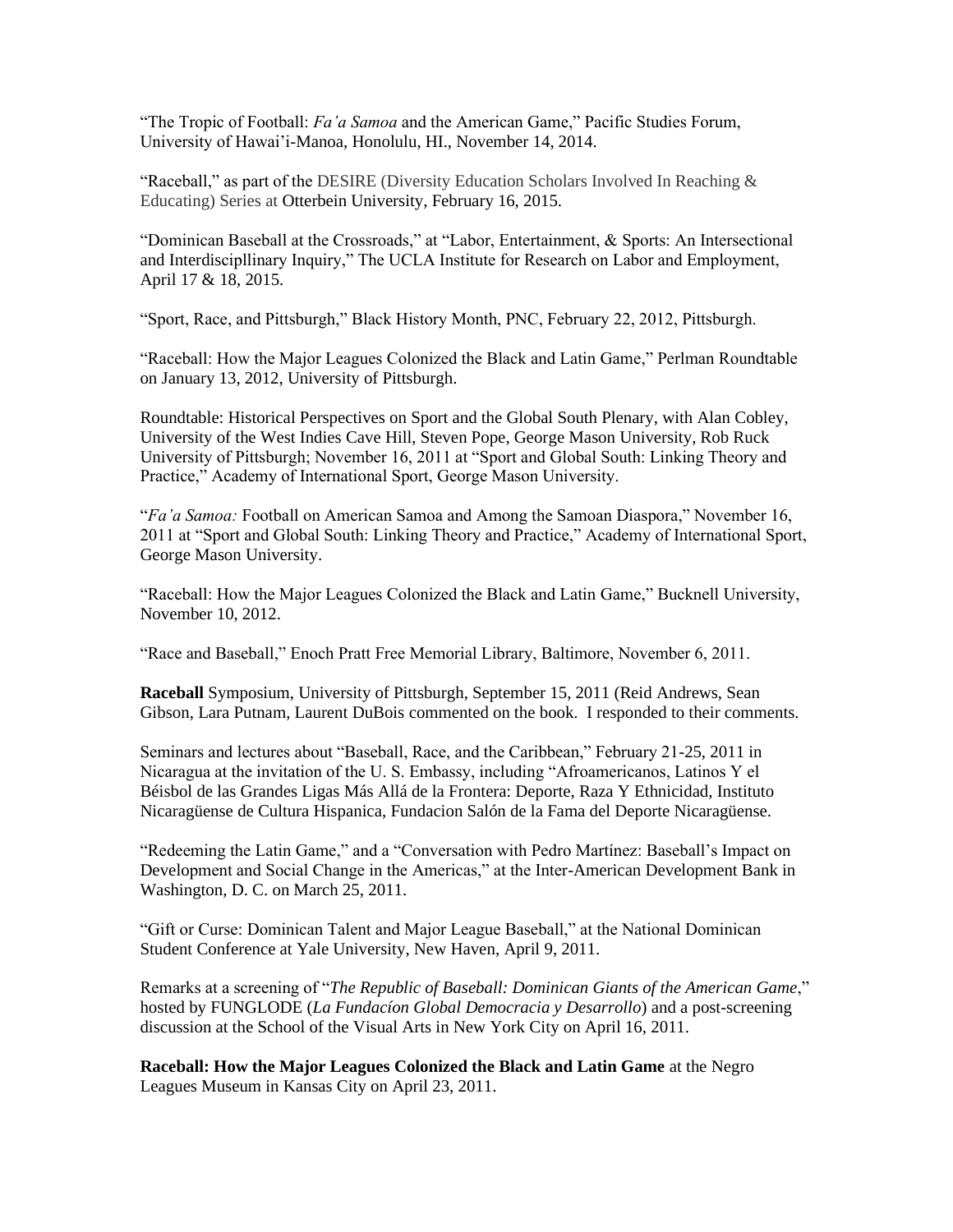"Race and Micro-cultures of Sporting Excellence: The *Cocolos* of San Pedro de Macorís," Sport, Race and Ethnicity: Building a Global Understanding, November 30 through December 2, 2008 in Sydney, Australia.

Keynote remarks for opening of *"Nos vemos en el play: Béisbol y cultural en la República Dominicana"* exhibit on the history of Dominican baseball at *Centro Cultural Eduardo Leon Jimenes*, Santiago, Dominican Republic

"The Tropic of Baseball," Fourth Annual Montesinos Lecture, Montesinos Center, Creighton University, Omaha, Nebraska, March 26, 2001

Chair and Commentator: "The Wide World of Sports: Globalization, Nation, and Neo-Colonialism in American and European Sports," American Studies Association, Detroit, October 12, 2000

"*Beisbol*: The Caribbean Pastime," The Caribbean and the United States Since 1898: 100 Years of Transformation, Hunter College, October 14, 1998

Commentator, "Living Dolls, the Golden Boy, and *El Jefe* Corky: Boxing, Ethnicity, Citizenship and Gender in American Communities," American Historical Association Meetings, January, 1998, Seattle, WA.

"Where We Stand: African American Life in Pittsburgh in the 1990s," Center for Africanamerican Urban Studies and the Economy, CMU, April 10, 1997.

Keynote Address, Nine Conference, "Baseball and Community: From Pittsburgh's Hill to San Pedro's Canefields," March 7, 1997, Phoenix, AZ

"The Cultural Significance of the Negro Leagues," American Studies Association, panel with Gerald Early, Buck O'Neil, Ken Burns, and David Bradley, Pittsburgh, PA, October 1995.

Presentation and discussion of **Kings on the Hill: Baseball's Forgotten Men** at a session of the American Historical Association Meetings, January 1995, Chicago, IL, with Richard Blackett and Earl Lewis.

"Baseball and Race," Minority Scholars Initiative, Central Missouri State University, September 27, 1994

"Recapturing the Past: Sport and the African-American Community," Amateur Athletic Foundation, Los Angeles, February 1, 1994

"Kings on the Hill: Baseball's Forgotten Men," Closing Address for the "Before You Can Say Jackie Robinson" exhibit at the Hall of Fame, Cooperstown, NY, June 15, 1992

"Three Kings Day in Consuelo," Cooperstown Symposium on Baseball and Culture, June 1991, Cooperstown, NY

"Sugar, Bananas, and Baseball: Industrial Sport in the Dominican Republic," Organization of American Historians Annual Meeting, April 13, 1991, Louisville, KY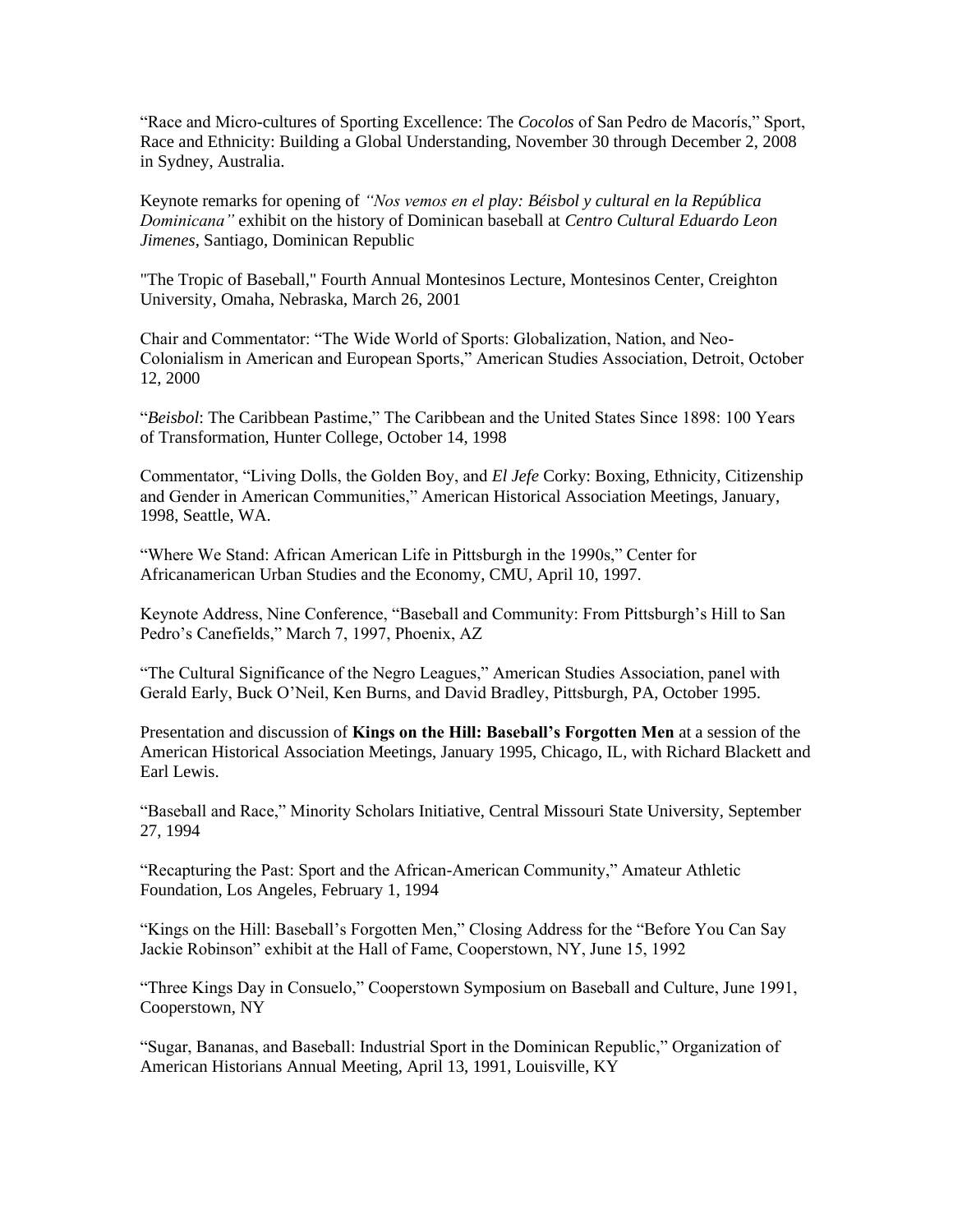"From Reconstruction of the Negro Leagues to Assessing their Meaning," at "Before You Can Say Jackie Robinson: Black Baseball and America in the Era of the Color Line," Baltimore, MD, April 27, 1990

"Baseball and the Making of Dominican Consciousness," Midwest Association for Latin American Studies, November 7, 1987. Chicago, IL

Professional Memberships

North American Society for the Study of Sport History, American Historical Association, Organization of American Historians, PEN America, Senator John Heinz History Center